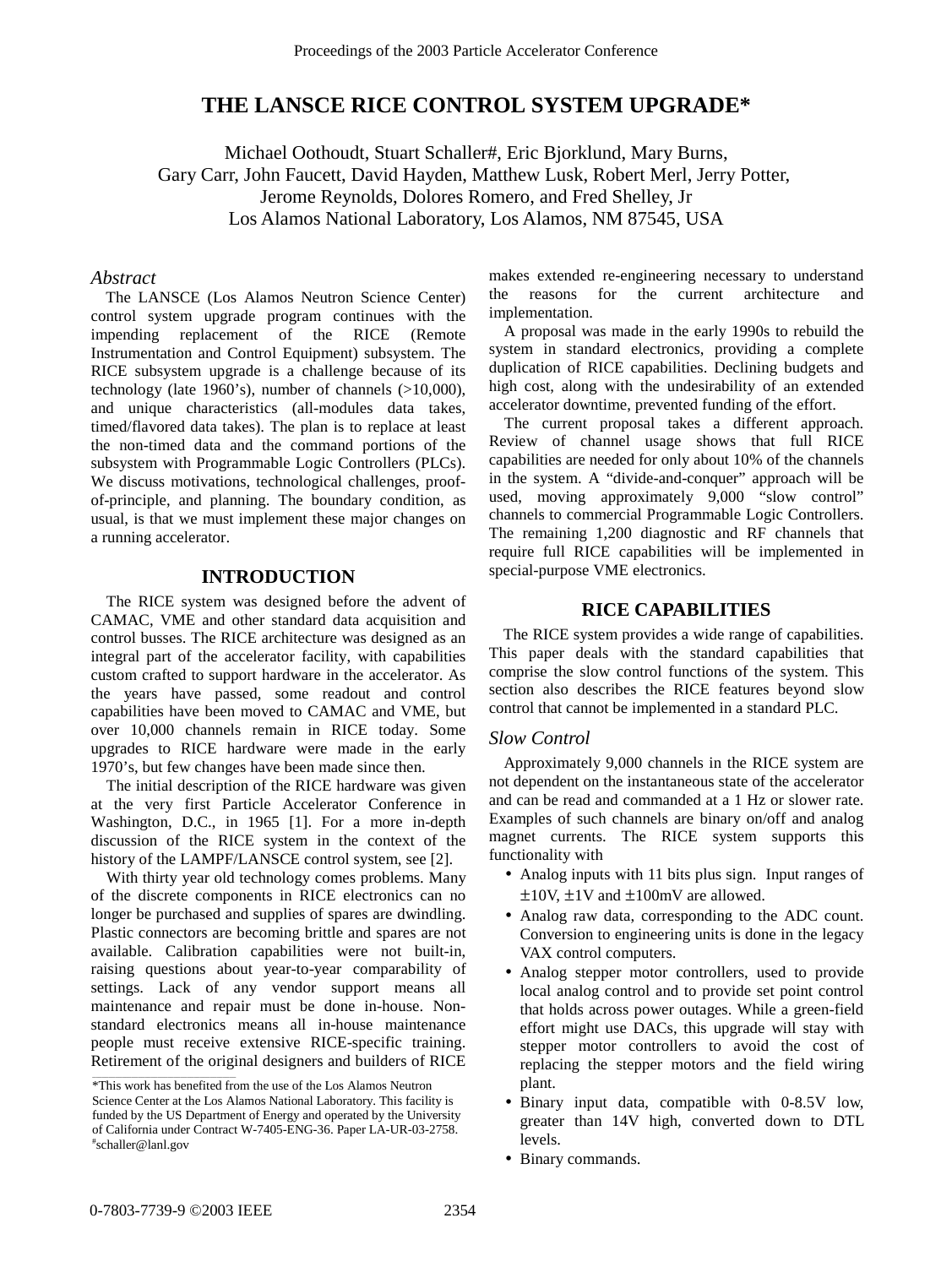- Linked binary commands, allowing an operator to command a single binary channel but issue commands to several channels at the hardware level.
- Local control capability. RICE commands can be locked out locally, allowing work on equipment without possible interference from the control room.

The RICE hardware is organized into "modules." In the linac portion of the system, a RICE module corresponds to the equipment associated with one of the 48 accelerating modules. A typical RICE Module supports 64 analog inputs, 144 binary inputs, 25 analog stepper motor controllers and 48 binary commands. An extension chassis can be used to increase these limits.

## *High Speed, Gated Acquisition*

Sampling beam and RF diagnostics clearly requires high speeds and gating capabilities well beyond that provided by slow control. Furthermore the LANSCE linac runs at 120 pulses per second with a maximum 12% duty factor, requiring the ability to schedule data reads at specific times during the pulses. Finally many different kinds of beam pulses may be accelerated during the onesecond repeat cycle of the linac and it is even possible to have two different kinds of beam on a single RF pulse, so it must be possible to schedule reads on specified pulses. In RICE these capabilities are called

- Timed data schedule the data read at a one microsecond granularity with respect to the start of a  $8\frac{1}{3}$  millisecond timing cycle.
- Flavored data schedule the data read on a pulse with specific beam parameters. Up to 96 parameters can be specified, including the desired beam species  $(H<sup>+</sup>$  or  $H<sup>+</sup>$  and  $H$ ), the beam energy, and the beam-chopping pattern (e.g. gaps of 90 ns in the beam every 270 ns for beam intended for the Proton Storage Ring).
- All-modules data because of the architecture of the RICE (a star configuration), data from all 72 RICE modules are acquired with each read. Thus a single request can read correlated data along the entire length of the linac in a one-microsecond window; 72 individual reads would otherwise be spread over 600 milliseconds. Thus it is possible, for instance, to get a snapshot of all spill monitors along the linac on the same beam pulse.
- Flagged data a special link to the Fast Protect system flags data read during a pulse with excessive beam spill. Also an all-modules data read can get spill status from all accelerator locations on the same pulse to determine where the spill was.

All channels in RICE, including the slow control and binary channels can be read with these constraints. However, only the 1,200 channels for beam and RF diagnostics can fruitfully use these capabilities. A proposal to deal with these channels is being developed using transient-digitizer technology in VME [3,4].

## **PROPOSED SLOW CONTROL REPLACEMENT**

Commercial PLC systems can readily meet our needs for slow control data. Evaluations at SNS [5] have measured read speeds under EPICS [6] that are well in excess of our needs and in fact may support a 10 Hz update rate for our channel count. This is highly desirable for channels that are controlled by knobs, such as magnet currents.

We propose to replace each RICE module with an Allen Bradley ControlLogix [7] PLC. An EPICS Input-Output Controller (IOC) in a VME crate will be used to control three to six PLCs in a geographical area; connection will be made via Ethernet, with an Ethernet switch used to isolate the IOC-to-PLC traffic from the rest of the network. To replace the slow-control channels for a typical RICE module, a PLC will have three ControlLogix crates containing six analog input modules, two digital input modules, six stepper motor controller units and two digital output modules. There will also be one DAC for diagnostic purposes.

Extra accelerator downtime to install the new hardware is not acceptable. Thus installation will be done during normal maintenance periods and will result in running the accelerator with a mixed RICE/PLC system for several years. With present manpower and other commitments, it is expected that during a normal monthly three-day maintenance period, one RICE Module can be converted. During the yearly three-month extended maintenance periods, it may be possible to do as many as 10 modules. Thus this upgrade will be spread over four to five years if fully funded.

A proof-of-principle test has been done for binary channels. During this year's accelerator operation we expect to run one RICE Module with a full complement of analog and digital PLC modules as a final validation of the plan. Completion of the remaining RICE Modules will depend on funding.

## **KEEPING THE ACCELERATOR RUNNING**

Accelerator operation constraints, as always, mitigate the aggressiveness with which we would like to pursue the RICE upgrade. It is vital that during the course of the upgrade we present operations with an (almost) totally transparent control system interface. Fortunately, we have already had some experience with (almost) seamless integration of new controls.

The RICE hardware is managed by and communicated with through the linac control system (LCS) which runs on a legacy VAX/VMS computers. EPICS applications access the RICE data through "gateway" software which interfaces Channel Access reads, monitors and commands to the LCS data system. Moving RICE channels to a PLC is mostly invisible to EPICS application programs but has significant problems for applications still running on the VAXes. There are approximately 50 legacy applications running on the VAXes, which took 10-25 man-years to